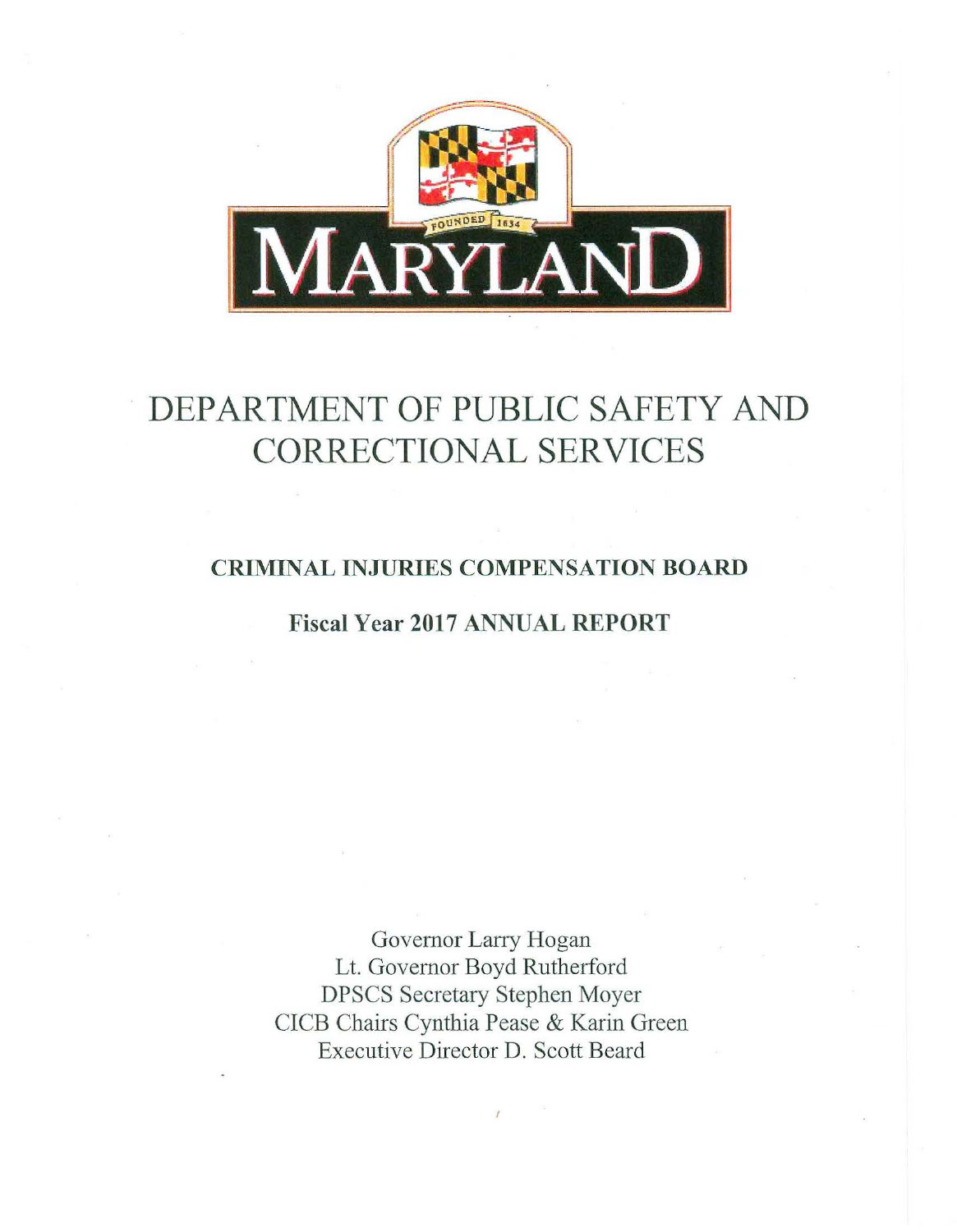#### **Program Summary**

# **Mission**

The CICB is a state agency with the purpose of compensating victims of crime for losses sustained from their victimization.

# **Program Description**

Pursuant to the authority granted to it by the Maryland Annotated Code, Criminal Procedure Article, §§11-801 through 11-819 and the Secretary of the Department of Public Safety and Correctional Services, the Maryland Criminal Injuries Compensation Board (CICB) provides financial assistance to crime victims who have suffered compensable injuries or loss in the aftermath of criminal victimization. The CICB, under the authority of the Secretary, consists of an appointed Board, which hears disputed claims and makes decisions regarding awards and denials, and an employed staff, which processes requests for compensation under the direction of CICB's Executive Director. The Criminal Injuries Compensation Fund (CICF) consists of a state special fund appropriation comprised of fees levied throughout the criminal justice process and a federal matching fund appropriation also comprised of fees levied on offenders in the federal criminal justice system.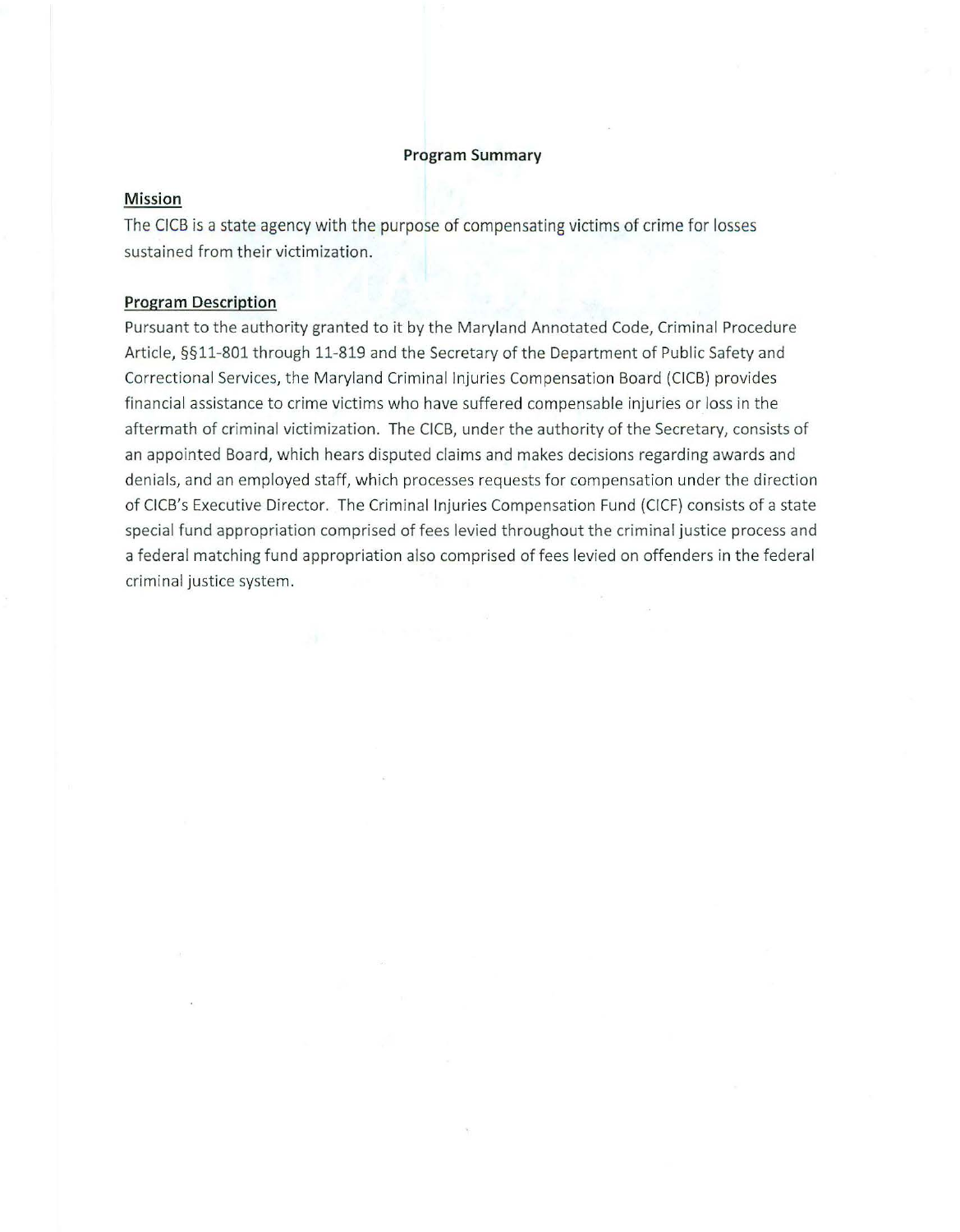# **Program Overview**

The primary function of the CICB is to fairly and efficiently process claims according to the laws of the state of Maryland. The claims examination program of CICB serves the Mission of the agency by financially assisting crime victims. It is the goal of CICB's claims examination process to provide resources for each victim, whether through an award of CICF money to eligible victims or through a referral to other resources for victims who do not meet the CICF eligibility requirements.

#### **Claims Examination**

There is one claims administrator, seven full-time claims examiners, and two full-time claims processors responsible for the claims examination process within CICB.

The claims examination team is responsible for the following areas: (1) receiving applications for compensation; (2) communicating with the victim and claimant about the claims process; (3) efficiently processing the claim for compensation so that the claimant receives the compensation award in the most expedient manner possible; (4) providing referrals to other programs for financial reimbursement if they are found ineligible for compensation through CICB; and, (5) processing the claim award for payment through the Department of Public Safety and Correctional Services Division of Financial Services.

During Fiscal Year 2017, the agency:

- Received 1,527 claims for compensation from crime victims in Maryland;
- Approved and paid 482 awards for compensation;
- Approved and paid 107 supplemental awards for compensation;
- Awarded \$3,050,155.63 to crime victims;
- Denied or Closed 626 claims

Note: The number of received claims is different from the number of awarded and denied claims because claims may be received in one Fiscal Year and decided in another Fiscal Year.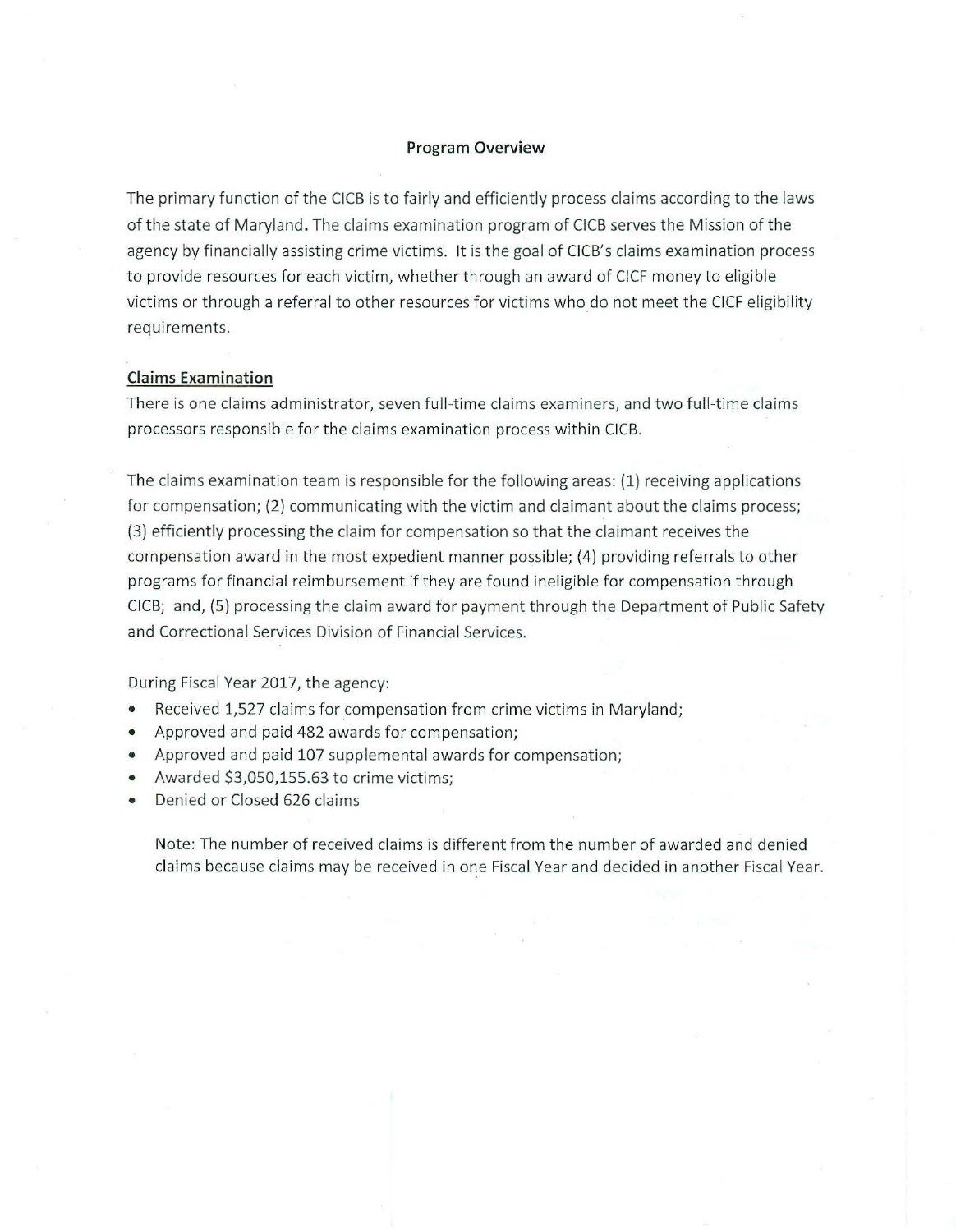In addition to providing awards and/or other financial assistance to each crime victim, it is a key goal of the CICB to expeditiously process the claims. During Fiscal Year 2017, the CICB staff continued to process claims on a priority basis to individual crime victims and small businesses. The CICB staff negotiates medical claims, maximizes third party payments on claims, and engages in other cost saving measures in an effort to ensure funding availability for future victims of crime.

# **Revenue Recovery**

The main purpose of the Revenue Recovery program is to recover revenue owed to victims as the result of a court order for restitution upon a defendant's conviction, in a claim in which the CICB has already made an award to the victim. The Revenue Recovery Program is staffed by one individual. When CICB pays for a victim's reimbursable expenses, MD. CODE ANN., CRIM. PROC. §11-817 creates a right of subrogation which allows CICB to recover the costs that may otherwise be paid out to a victim or a claimant.

The revenue recovery specialist is responsible for tracking offenders through the criminal justice process and, if necessary, works with prosecutors to request restitution. The specialist also initiates collection efforts after a restitution judgment where a CICB award has been made. In FY17, CICB recovered \$40,511.74.

# **Victim Services**

Another important program of the CICB is the Victim Services program. The Victim Services program is staffed by the Victim Services Coordinator. The purpose of the Victim Services program is to ensure that victims of crime are receiving all of the rights to which they are entitled throughout the compensation process. The victim services specialist works collaboratively with the claims examination team to help ensure that victims are restored financially, whether through CICB compensation or other sources. Additionally, the victim services specialist provides outreach to community and criminal justice-based allied professionals; assists victims and claimants through the compensation appeals process; and provides continuing education on emerging victim-related issues to the CICB team.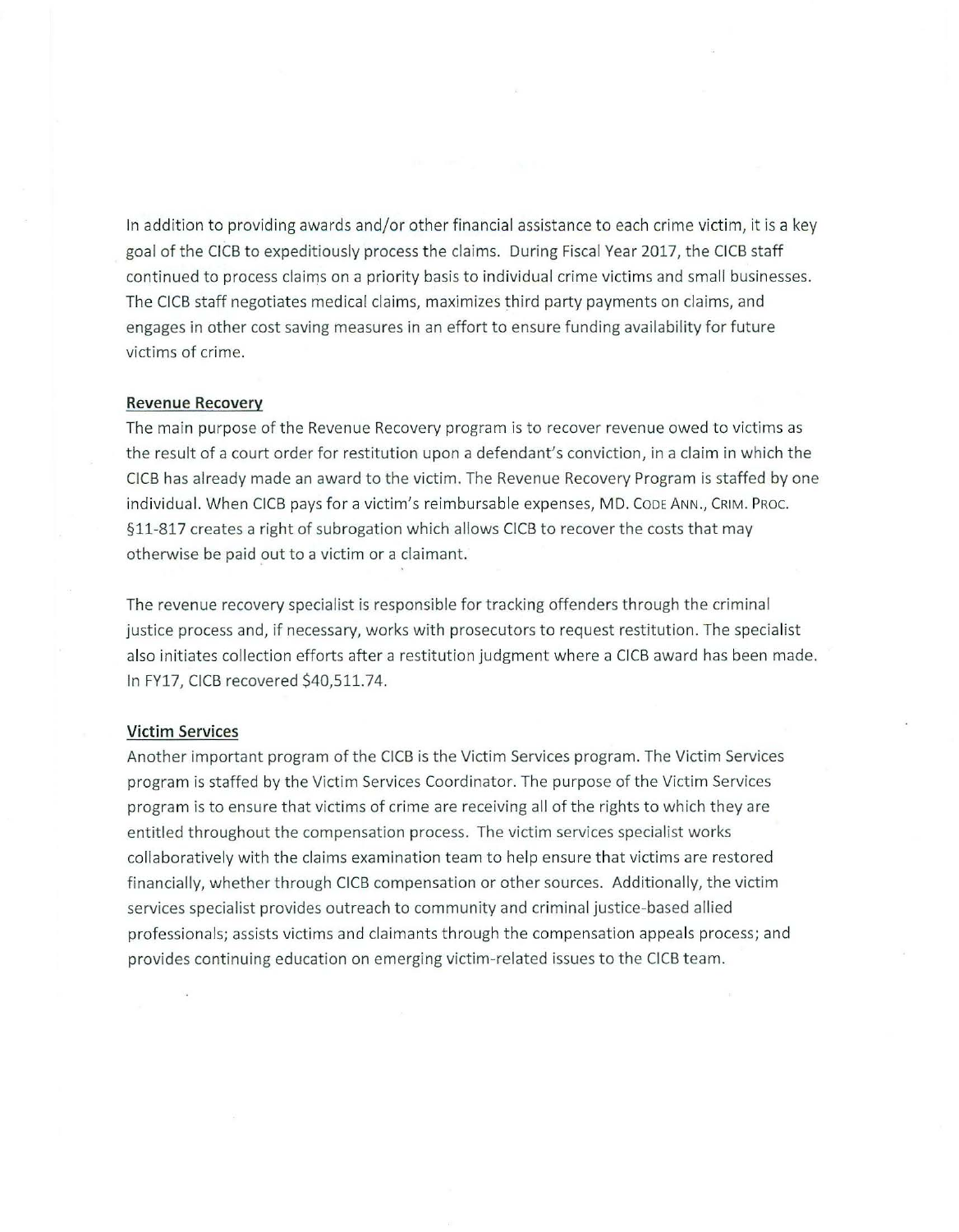# **\*CLAIMS BREAKDOWN FYl 7**

| <b>CRIME TYPE</b>                | <b>CLAIMS</b><br><b>PAID (#)</b> | <b>CLAIMS</b><br><b>PAID (%)</b> | <b>PAID BY</b><br><b>CATEGORY (\$)</b> | <b>PAID BY</b><br><b>CATEGORY (%)</b> |
|----------------------------------|----------------------------------|----------------------------------|----------------------------------------|---------------------------------------|
| Assault                          | 262                              | 44.48%                           | \$1,290,190.29                         | 42.30%                                |
| Burglary                         | 1                                | 0.11%                            | \$250.00                               | 0.01%                                 |
| Homicide                         | 278                              | 47.20%                           | \$1,502,395.59                         | 49.26%                                |
| Sexual Assault                   | 8                                | 1.36%                            | \$6,620.87                             | 0.22%                                 |
| Child Abuse (incl. sexual abuse) | 19                               | 3.23%                            | \$106,315.66                           | 3.49%                                 |
| DWI/DUI                          | $\overline{c}$                   | 0.34%                            | \$36,628.10                            | 1.20%                                 |
| Other Vehicular Crime            | 8                                | 1.36%                            | \$87,194.58                            | 2.86%                                 |
| Stalking                         | 0                                | 0.00%                            | \$0.00                                 | 0.00%                                 |
| Robbery                          | 8                                | 1.36%                            | \$20,560.54                            | 0.67%                                 |
| Terrorism                        | 0                                | 0.00%                            | \$0.00                                 | 0.00%                                 |
| Kidnapping                       | $\overline{1}$                   | 0.17%                            | \$0.00                                 | 0.00%                                 |
| Arson                            | $\overline{0}$                   | 0.00%                            | \$0.00                                 | 0.00%                                 |
| Other                            | $\overline{2}$                   | 0.34%                            | \$0.00                                 | 0.00%                                 |
| <b>TOTAL</b>                     | 589                              | 100%                             | \$3,050,155.63                         | 100%                                  |
| **Domestic Violence              | 160                              |                                  | \$382,660.01                           |                                       |

\*Claims received in one fiscal year may have a determination made in a different fiscal year. Therefore claims approved and claims denied do not equal claims received. Also, the claims included herein are included based on the date all documents are received so that CICB staff is able to complete a claim. This is called the "new date." Finally, this chart includes original claims and supplemental claims paid during the fiscal year.

\*\*Domestic Violence is considered a 'Crime Category' that is applicable to many Crime Types. Data for Domestic Violence was pulled based on payouts from all applicable categories.